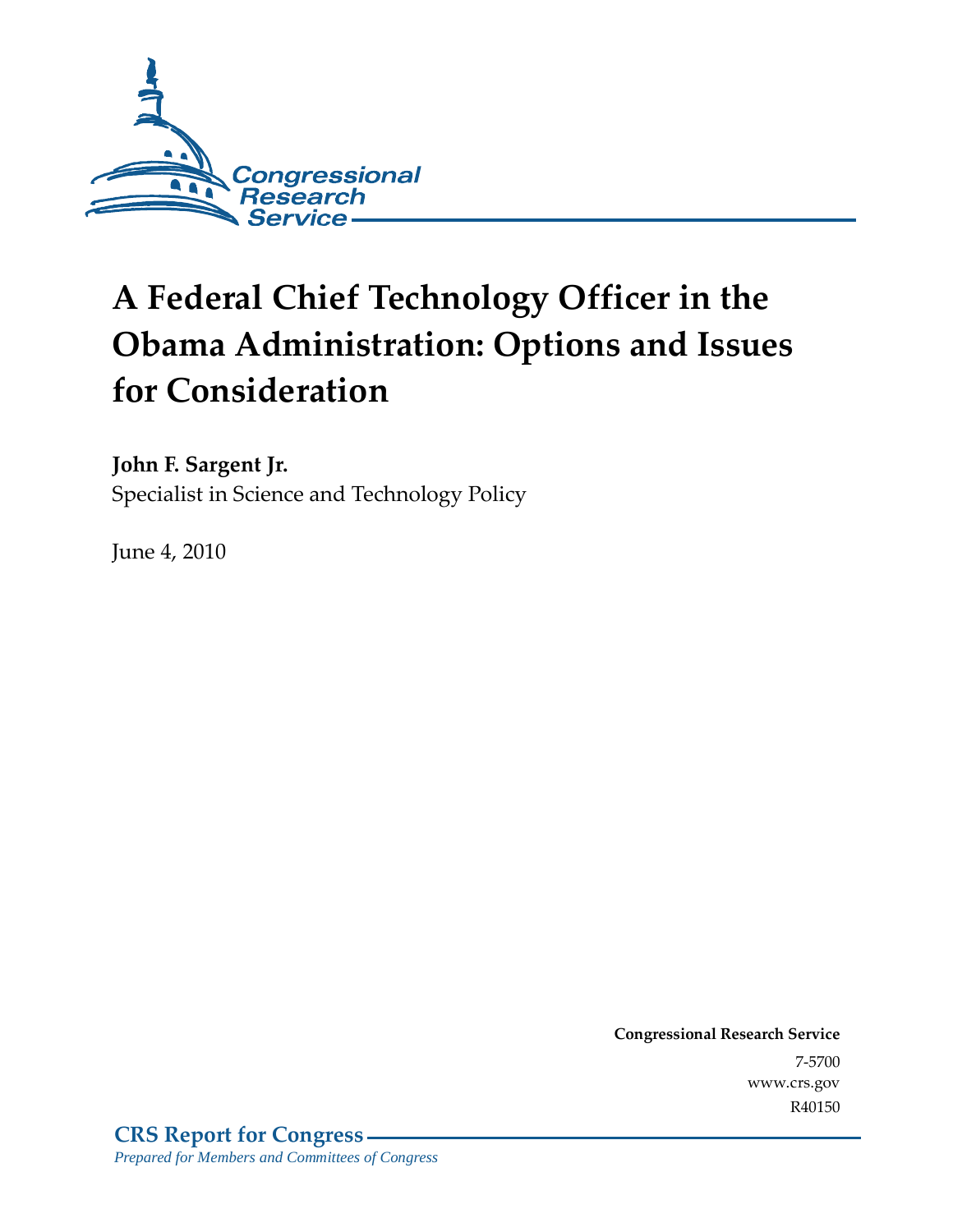### **Summary**

In November 2007, Senator Barack Obama announced his intention, if elected President, to appoint a federal chief technology officer (CTO). He also identified several specific areas of responsibility of the CTO including transparency of government operations, computer and network security (sometimes referred to as cybersecurity), identification and adoption of best technologies and practices by federal agencies, and interoperability of emergency communications technologies for first responders.

On April 18, 2009, President Obama appointed Virginia Secretary of Technology Aneesh P. Chopra to serve in the newly created position of federal chief technology officer. In announcing the appointment, the President indicated that Mr. Chopra would undertake roles beyond what might be considered traditional CTO responsibilities. As the President described them, these roles include promoting technological innovation to help the United States create jobs, reduce health care costs, protect the homeland, and address other national goals. Mr. Chopra serves as assistant to the President and chief technology officer, as well as associate director for technology in the White House Office of Science and Technology Policy. Under a provision of Executive Order 13500, issued on February 5, 2009, he also serves as a member of the White House Domestic Policy Council in his capacity as assistant to the President and CTO.

The CTO may face a variety of challenges in executing the mission envisioned by the President. Among the early challenges will be negotiating domains of responsibilities within the White House and with executive branch agencies that have overlapping missions. Some commentators have expressed concerns about the impact the creation of a CTO might have on existing offices and agencies with respect to the allocation and coordination of authorities and responsibilities. Other commentators have asserted that a high-level CTO could serve as an advocate for technological innovation and foster increased knowledge sharing among federal agencies to more effectively implement information technology solutions to meet disparate mission requirements. Mr. Chopra's appointment as both CTO and associate director for technology at OSTP may address, in part, questions related to mission alignment, coordination, and integration. Since assuming his dual roles, Mr. Chopra has publicly engaged in discussions covering a wide range of technology policy-related areas, including research and development, innovation, open government, government performance, education, science and engineering workforce, health care information technology, broadband, patent reform, and net neutrality.

Congress faces President Obama's appointment of Mr. Chopra and the President's stated plans for the federal CTO. There is currently no formal position description for the CTO. Accordingly, the official duties of the CTO remain largely undefined. Congress may elect to provide a statutory foundation for the CTO, define the roles and authorities of the CTO, authorize and appropriate funds, provide for oversight, and address other aspects of the position.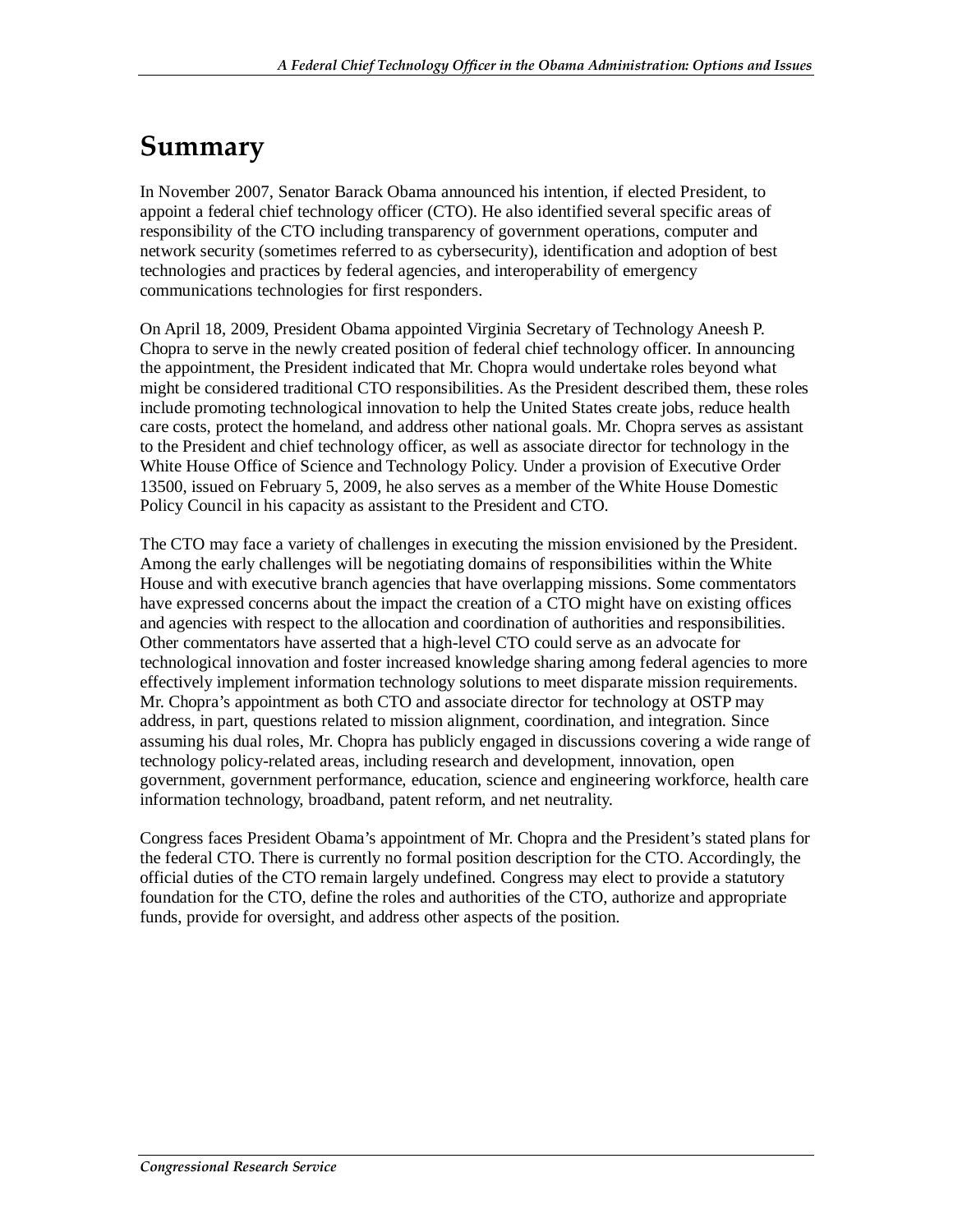# **Contents**

| Agency CIOs, CTOs, and the Chief Information Officers Council (CIO Council) 5 |  |
|-------------------------------------------------------------------------------|--|
|                                                                               |  |
|                                                                               |  |
|                                                                               |  |
|                                                                               |  |
|                                                                               |  |
|                                                                               |  |
|                                                                               |  |

#### **Contacts**

|--|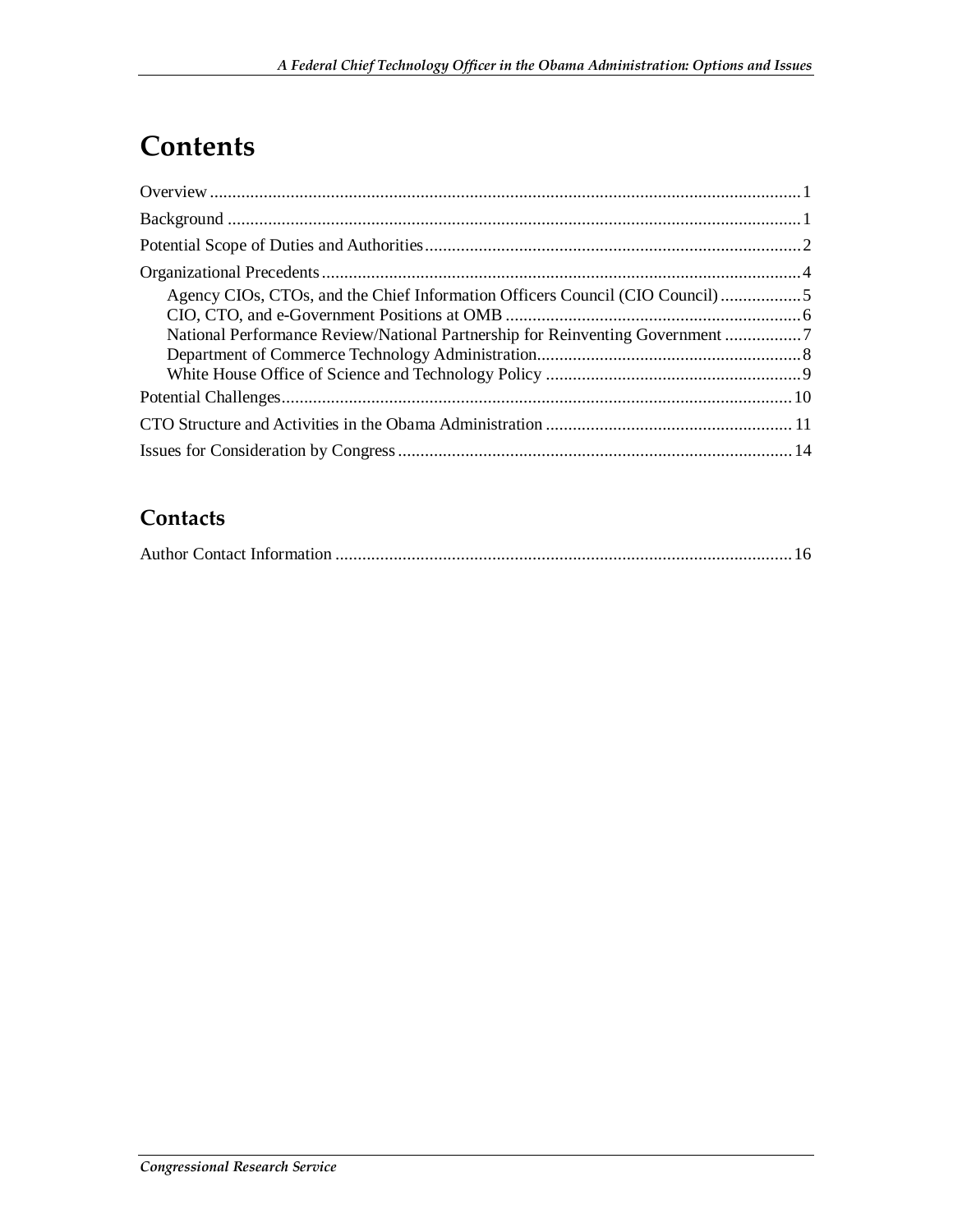### **Overview**

In November 2007, Senator Barack Obama announced his intention, if elected President, to appoint a federal chief technology officer (CTO). On April 18, 2009, President Obama appointed Virginia Secretary of Technology Aneesh P. Chopra to serve as "America's Chief Technology Officer."<sup>1</sup>

Mr. Chopra serves as assistant to the President and CTO, and holds the position of associate director for technology in the White House Office of Science and Technology Policy.<sup>2</sup> In his capacity as assistant to the President and CTO, Mr. Chopra also serves as a member of the White House Domestic Policy Council under a provision of Executive Order 13500 (amending Executive Order 12859) issued by President Obama on February 5, 2009.<sup>3</sup> In announcing the appointment of Mr. Chopra, President Obama broadly defined the role of the CTO as promoting "technological innovation to help achieve our most important priorities—from creating jobs and reducing health care costs to keeping our nation secure."<sup>4</sup>

This report presents President Obama's vision for the CTO position put forth during his campaign for the presidency and during the presidential transition. It also discusses the potential scope of duties and authorities of the CTO, articulates organizational precedents and challenges for the CTO, reviews some of the activities undertaken by Aneesh Chopra during his tenure as CTO, and identifies issues Congress may choose to consider if it opts to exert oversight or to develop legislation to create the position and/or office of the CTO.

# **Background**

In 2008, Barack Obama's presidential campaign issued a position paper on the issue of technology and innovation which included the following description of the role envisioned for a CTO:

Bring Government into the 21<sup>st</sup> Century: Barack Obama will use technology to reform government and improve the exchange of information between the federal government and citizens while ensuring the security of our networks. Obama believes in the American people and in their intelligence, expertise, and ability and willingness to give and to give back to make government work better.

Obama will appoint the nation's first Chief Technology Officer (CTO) to ensure that our government and all its agencies have the right infrastructure, policies and services for the  $21<sup>st</sup>$ century. The CTO will ensure the safety of our networks and will lead an interagency effort,

<sup>-</sup><sup>1</sup> *Remarks of President Barack Obama*, Weekly Address, April 18, 2009, The White House, available at http://www.whitehouse.gov/the\_press\_office/Weekly-Address-President-Obama-Discusses-Efforts-to-Reform-Spending-Government-Waste-Names-Chief-Performance-Officer-and-Chief-Technology-Officer/

 $2$  Personal communication with the White House Office of Science and Technology Policy, April 20, 2009.

<sup>3</sup> "Federal Register," *Executive Order 13500, February 5, 2009*, vol. 74, no. 27 (February 11, 2009), p. 6981.

<sup>4</sup> *Remarks of President Barack Obama*, Weekly Address, April 18, 2009, The White House, available at http://www.whitehouse.gov/the\_press\_office/Weekly-Address-President-Obama-Discusses-Efforts-to-Reform-Spending-Government-Waste-Names-Chief-Performance-Officer-and-Chief-Technology-Officer/.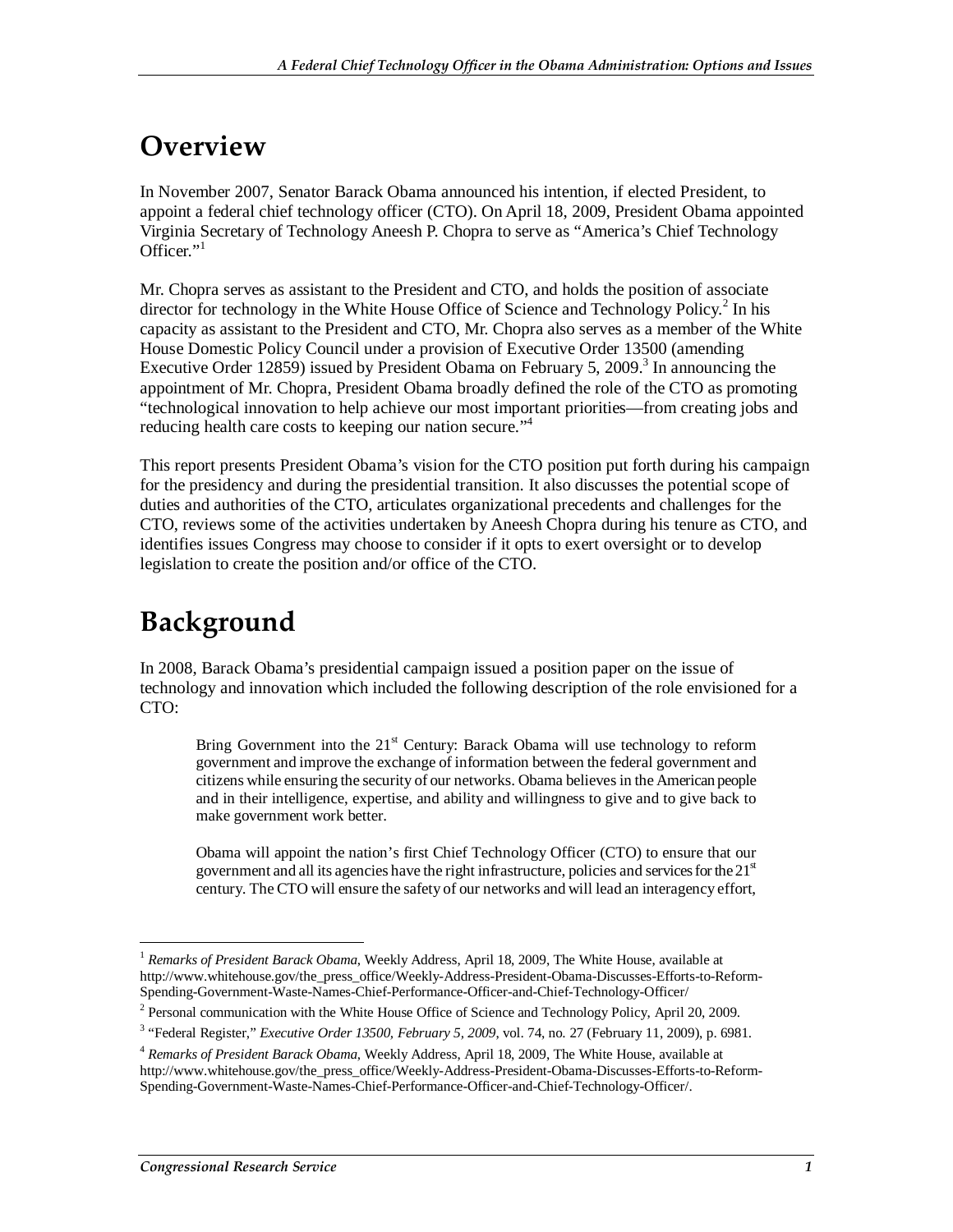working with chief technology and chief information officers of each of the federal agencies, to ensure that they use best-in-class technologies and share best practices.

The CTO will have a specific focus on transparency, by ensuring that each arm of the federal government makes its records open and accessible as the E-Government Act requires. The CTO will also focus on using new technologies to solicit and receive information back from citizens to improve the functioning of democratic government.

The CTO will also ensure technological interoperability of key government functions. For example, the Chief Technology Officer will oversee the development of a national, interoperable wireless network for local, state and federal first responders as the 9/11 commission recommended. This will ensure that fire officials, police officers and [emergency medical technicians] from different jurisdictions have the ability to communicate with each other during a crisis and we do not have a repeat of the failure to deliver critical public services that occurred in the aftermath of Hurricane Katrina.<sup>5</sup>

In November 2008, President-elect Obama reiterated his intentions for the CTO on Change.gov, the website of the Office of the President-elect:

Bring Government into the  $21<sup>st</sup>$  Century: Use technology to reform government and improve the exchange of information between the federal government and citizens while ensuring the security of our networks. Appoint the nation's first Chief Technology Officer (CTO) to ensure the safety of our networks and lead an interagency effort, working with chief technology and chief information officers of each of the federal agencies, to ensure that they use best-in-class technologies and share best practices.<sup>6</sup>

Prior to Mr. Chopra's appointment, details related to the CTO position remained uncertain. There was little or no information on the specific duties and authorities of the CTO and how its functions will be coordinated and integrated within OSTP, with other White House offices, and with federal departments and agencies. During this period, some commentators speculated about the range of duties and authorities the CTO may be given (see discussion on pages 3-5 of this report). While many details remain uncertain about the CTOs role, some aspects have become more clear as Mr. Chopra has undertaken initiatives, testified before Congress, and given interviews (see "CTO Structure and Activities in the Obama Administration").

### **Potential Scope of Duties and Authorities**

A fundamental question for policymakers related to the CTO position is: What should be the scope of duties and authorities of this position? Two broad roles for the CTO appear to have emerged.

The first role, explicitly articulated on President Obama's campaign and transition websites, might be described as a supra-chief information officer with the mission of using information technology to improve the delivery of government services, increasing transparency of government policymaking, and opening channels for increased citizen participation in

-

<sup>5</sup> Obama '08, *Barack Obama: Connecting and Empowering All Americans Through Technology and Innovation*, November 2007. Available at http://www.barackobama.com/pdf/issues/technology/ Fact\_Sheet\_Innovation\_and\_Technology.pdf.

<sup>&</sup>lt;sup>6</sup> Website of the Office of the President-elect. Available at http://change.gov/agenda/technology\_agenda/.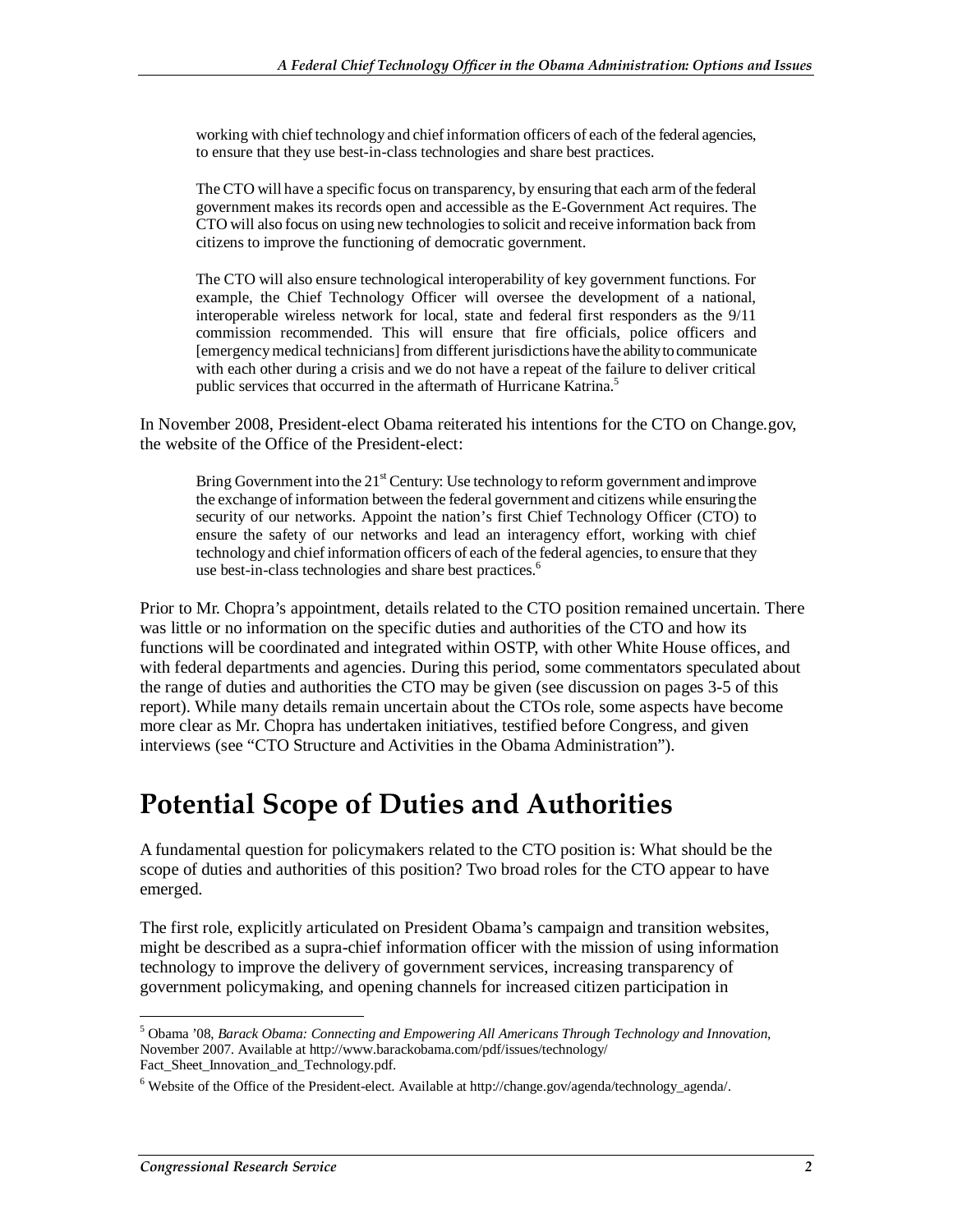government, as well as ensuring that the nation's information and communications infrastructure is robust and secure. In this capacity, the CTO would also ensure that "best practices" are identified, shared, and implemented across agencies.

The second role for the CTO might be described as an advocate for technological innovation in support of national interests such as economic growth, job creation, improvements to quality of life, national defense, and homeland security. President Obama's dual appointment of Mr. Chopra to serve as both CTO and OSTP associate director for technology, and his statement accompanying the selection, positioned Mr. Chopra to undertake such a role.

Prior to Mr. Chopra's appointment, several analysts proposed a variety of roles for an Obama administration CTO. Stanford University professor Lawrence Lessig asserted that the CTO could play an important role in bringing an understanding of how technology might be used to address national challenges:

The CTO could be a critically important position, from deciding how to make government more efficient and transparent through technology, to helping advance public policy questions like those surrounding global warming.<sup>7</sup>

The CTO could play an important role in national economic policy according to Andrew D. Lipman, a telecommunications attorney with Bingham McCutchen, LLP. Mr. Lipman asserted that

[President] Obama sees greater broadband penetration as an enormous economic engine, much like the railroads were a century ago. That is why the CTO will play such a critical role in any recovery plan.<sup>8</sup>

Ed Felten, a Princeton University professor of computer science and public affairs and director of Princeton's Center for Information Technology Policy, likewise suggested a broad role for the CTO in innovation policy:

The CTO could act as the cybersecurity czar, ensuring that reliability of the government infrastructure is protected. And much like the role of the presidential science advisor, the CTO could offer advice to the President on all areas of technology. The role could be a catalyst to push us closer to being a more entrepreneurial, high-tech country.<sup>9</sup>

The Center for American Progress (CAP) and New Democracy Project (NDP), public policy institutes, proposed that the CTO serve as a champion for information and communications technologies broadly. CAP/NDP proposed that the CTO be given three roles: advising the President on the use of ICT to create a more open and efficient government; working with OSTP to advise the President on all issues that have a critical ICT component, including economic, national security, health care, and education policies; and helping to ensure ICT platforms deployed across the United States are robust, broadly available, and affordable to all sectors. CAP/NDP anticipate this latter role would "straddle the public and private sectors" to maximize private innovation for the public good.<sup>10</sup>

 7 Tom Lowry, "The Short List for U.S. Chief Technology Office," *BusinessWeek*, October 19, 2008.

<sup>8</sup> Ibid.

 $<sup>9</sup>$  Ibid.</sup>

<sup>&</sup>lt;sup>10</sup> Change for America: A Progressive Blueprint for the 44<sup>th</sup> President, Center for American Progress and New (continued...)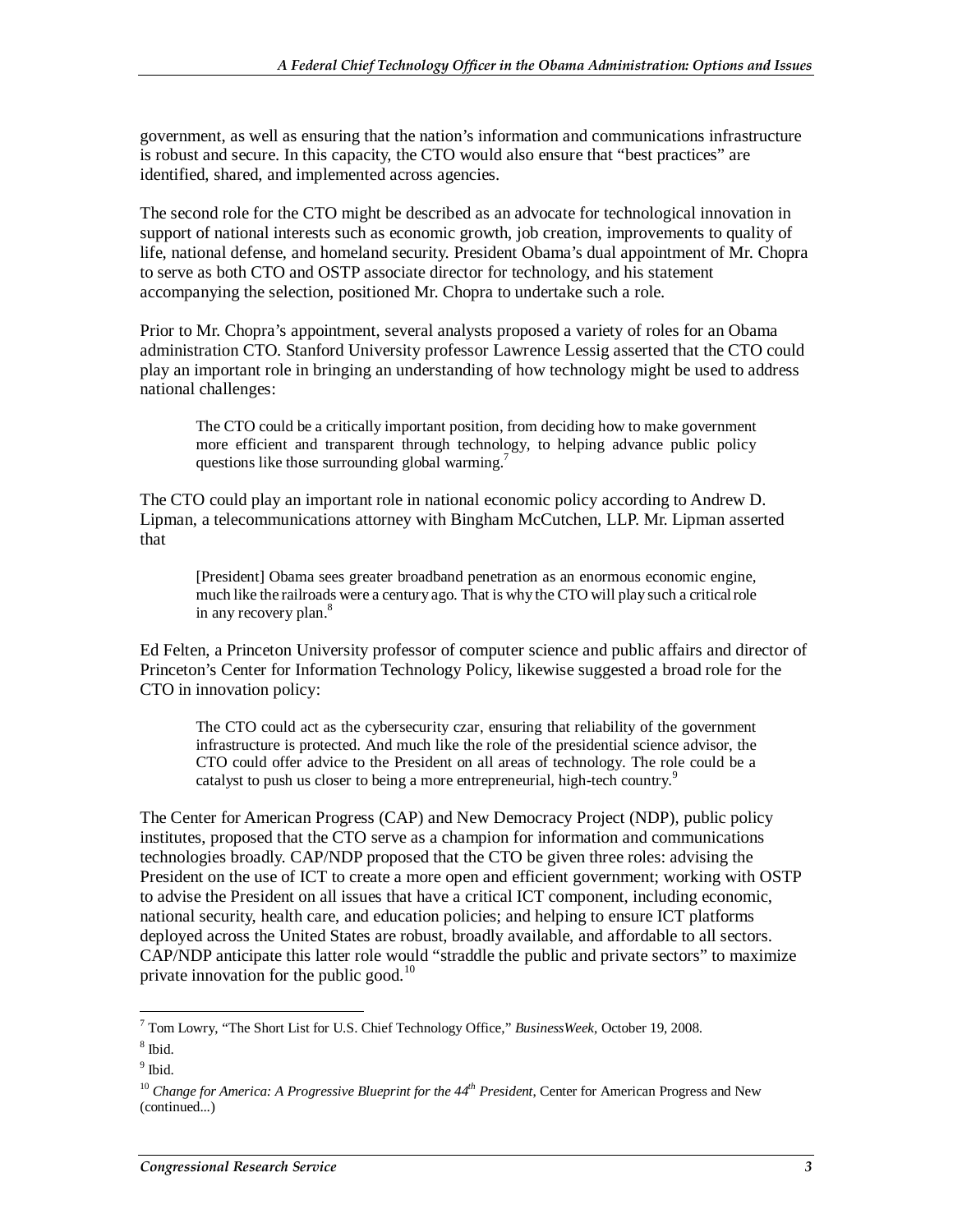In contrast, the Association of American Universities (AAU), an association of research universities, recommended to President Obama that a CTO be given a more narrow role:

If a new Chief Technology Officer position is created, this individual's responsibilities primarily should be to oversee the use of technology within the White House and to coordinate the use of technology within the Executive Branch.<sup>11</sup>

In addition, the AAU urged that OSTP remain the sole presidential advisor for science and technology:

[The president should] retain a single presidential advisor for science and technology with a strong associate director for technology and innovation.... The responsibility for coordinating and helping to shape science and technology policy across government agencies should remain that of the OSTP Director, as has historically been the case.<sup>12</sup>

Three factors are likely to play key roles in defining the full scope of duties and authorities of the CTO: first, the role that President Obama wants the CTO to play (including authorities derived from formal means, such as an executive order, and non-formal means, such as presidential expressions of support for, and confidence in, the CTO); second, congressional oversight of any actions by the Obama Administration; and, third, statutory duties and authorities, if any, that Congress may elect to confer upon the position and/or office.

Further, the personal attributes of the CTO may, in part, define the role of CTO. In this regard, Mr. Chopra served as Virginia's Secretary of Technology where he led "the Commonwealth's strategy to effectively leverage technology in government reform, to promote Virginia's innovation agenda, and to foster technology-related economic development."<sup>13</sup> Previously, Chopra served as managing director of the Advisory Board Company, a public company that provides best practices research and analysis to the health care industry. He led the firm's Financial Leadership Council and the Working Council for Health Plan Executives.<sup>14</sup>

### **Organizational Precedents**

In defining or refining the duties and authorities of the CTO, Congress and the Obama Administration may opt to draw from the duties and authorities of existing and previous organizational structures and positions. These could include agency-level chief information officers (CIOs) and CTOs; the Bush Administration's use of the Office of Management and Budget (OMB) to handle CIO, CTO, and e-government responsibilities; the Clinton

1

<sup>14</sup> Ibid; also Security and Exchange Commission annual filing, Form 10-K, Advisory Board Company, May 30, 2008, available at http://ccbn.10kwizard.com/xml/download.php?repo=tenk&ipage=5705904&format=PDF.

<sup>(...</sup>continued)

Democracy Project, November 12, 2008.

<sup>&</sup>lt;sup>11</sup> Policy Recommendations for President-elect Obama, Association of American Universities, December 2008, available at http://www.aau.edu/policy/policy\_recommendations\_new\_admin.aspx?id=7710.  $12$  Ibid.

<sup>&</sup>lt;sup>13</sup> The White House, "President Obama Discusses Efforts to Reform Spending, Government Waste; Names Chief Performance Officer and Chief Technology Officer," press release, April 18, 2009, http://www.whitehouse.gov/ the\_press\_office/Weekly-Address-President-Obama-Discusses-Efforts-to-Reform-Spending-Government-Waste-Names-Chief-Performance-Officer-and-Chief-Technology-Officer/.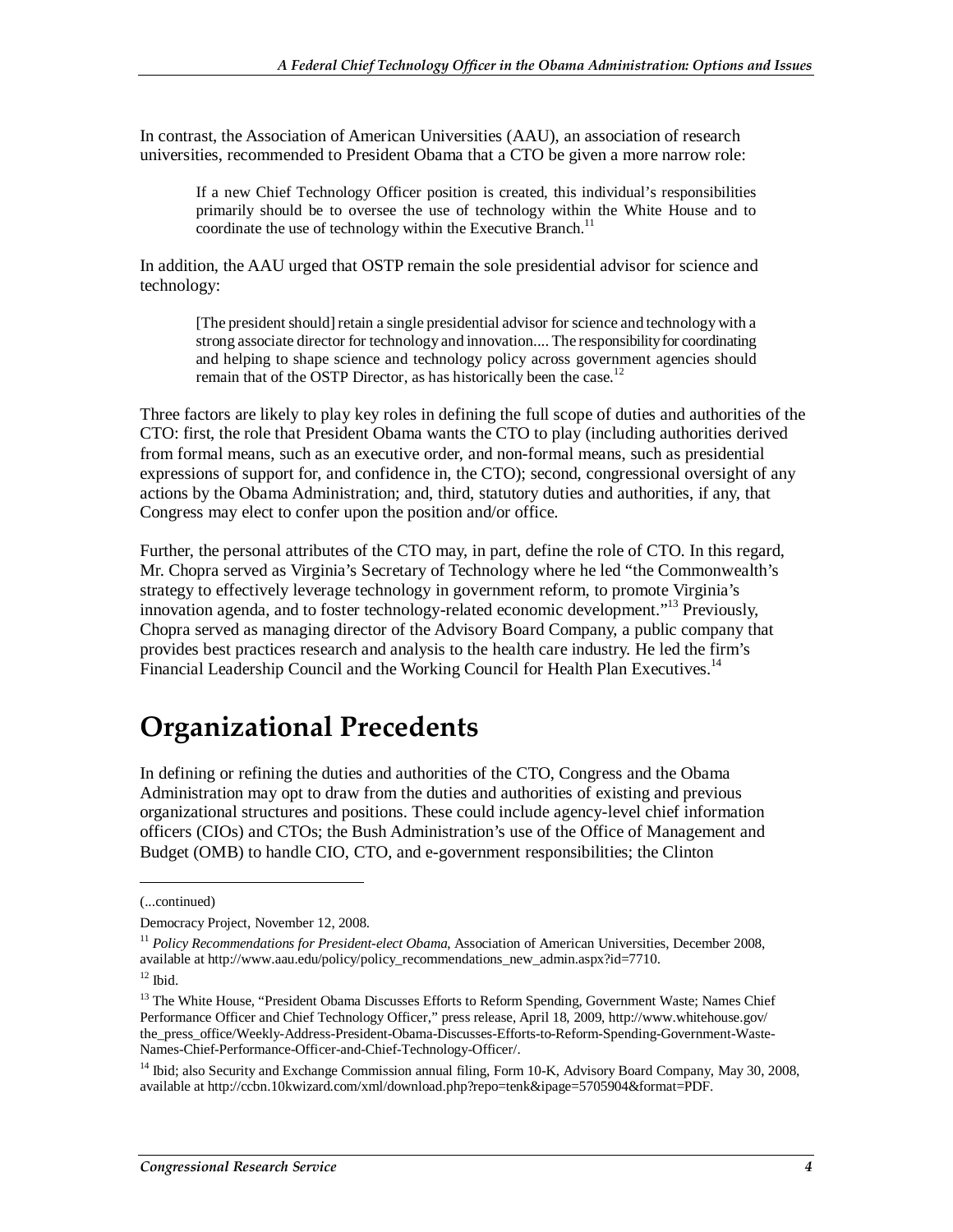Administration's "reinventing government" initiative; the Commerce Department's recently eliminated Technology Administration and its agency predecessors; and the White House Office of Science and Technology Policy (OSTP). An overview of each is provided below.

#### **Agency CIOs, CTOs, and the Chief Information Officers Council (CIO Council)**

As information technology began to play an increasingly important (and more costly) role in federal agency operations and services, agencies began to appoint CIOs to manage information technology systems and acquisitions. According to the CIO Council (discussed below) the mandate of federal CIOs is

to ensure the rapid and effective implementation of information management and information technology (IM/IT) solutions within each agency and to create a more resultsoriented, efficient, and citizen-centered Federal government.<sup>1</sup>

In 1996, Congress enacted the Clinger-Cohen  $Act^{16}$  which, among other things, requires the establishment of a CIO in each federal agency. The duties assigned CIOs under the act include providing information management advice and policy to the agency head; developing, maintaining, and facilitating information systems; and evaluating, assessing, and reporting to the agency head on the progress made developing agency information technology systems.<sup>17</sup>

Following passage of the Clinger-Cohen Act, President Bill Clinton issued Executive Order  $13011^{18}$  which directs agencies to establish the position of chief information officer to provide clear accountability for information resources management activities; identifies the broad responsibilities of federal agency CIOs; and establishes a federal Chief Information Officer Council (CIO Council) chaired by the OMB deputy director for management. The CIO Council was later codified by the E-Government Act of 2002 (P.L. 107-347), which designated it

the principal interagency forum for improving agency practices related to the design, acquisition, development, modernization, use, operation, sharing, and performance of Federal Government information resources.<sup>19</sup>

No parallel council exists in the federal government for CTOs, nor has Congress statutorily defined the duties, responsibilities, and qualifications of CTOs in a manner comparable to that for CIOs under the Clinger-Cohen Act. The position of chief technology officer first emerged in the private sector in the 1980s. Since then, some federal agencies have established CTO positions. In general, a CTO is responsible for monitoring, assessing, and selecting new technologies for applications to improve an organization's performance. Such applications of technology can be focused on developing new products and services or on improving internal processes. Given the ubiquitous role technology plays in most organizations today, CTOs often work with a wide

 $\frac{1}{1}$ <sup>15</sup> Chief Information Officers Council website, http://www.cio.gov.

<sup>&</sup>lt;sup>16</sup> Incorporated as sections D and E of the National Defense Authorization Act for Fiscal Year 1996 (P.L. 104-106)

<sup>&</sup>lt;sup>17</sup> For additional information, see CRS Report RL34492, *Reauthorization of the E-Government Act: A Brief Overview*, by Jeffrey W. Seifert. This report also provides perspectives on the anticipated benefits and drawbacks of establishing a chief federal CIO position.

<sup>18</sup> Executive Order 13011, "Federal Information Technology," 61 *Federal Register* 37657, July 19, 1996.  $^{19}$  P.L. 107-347.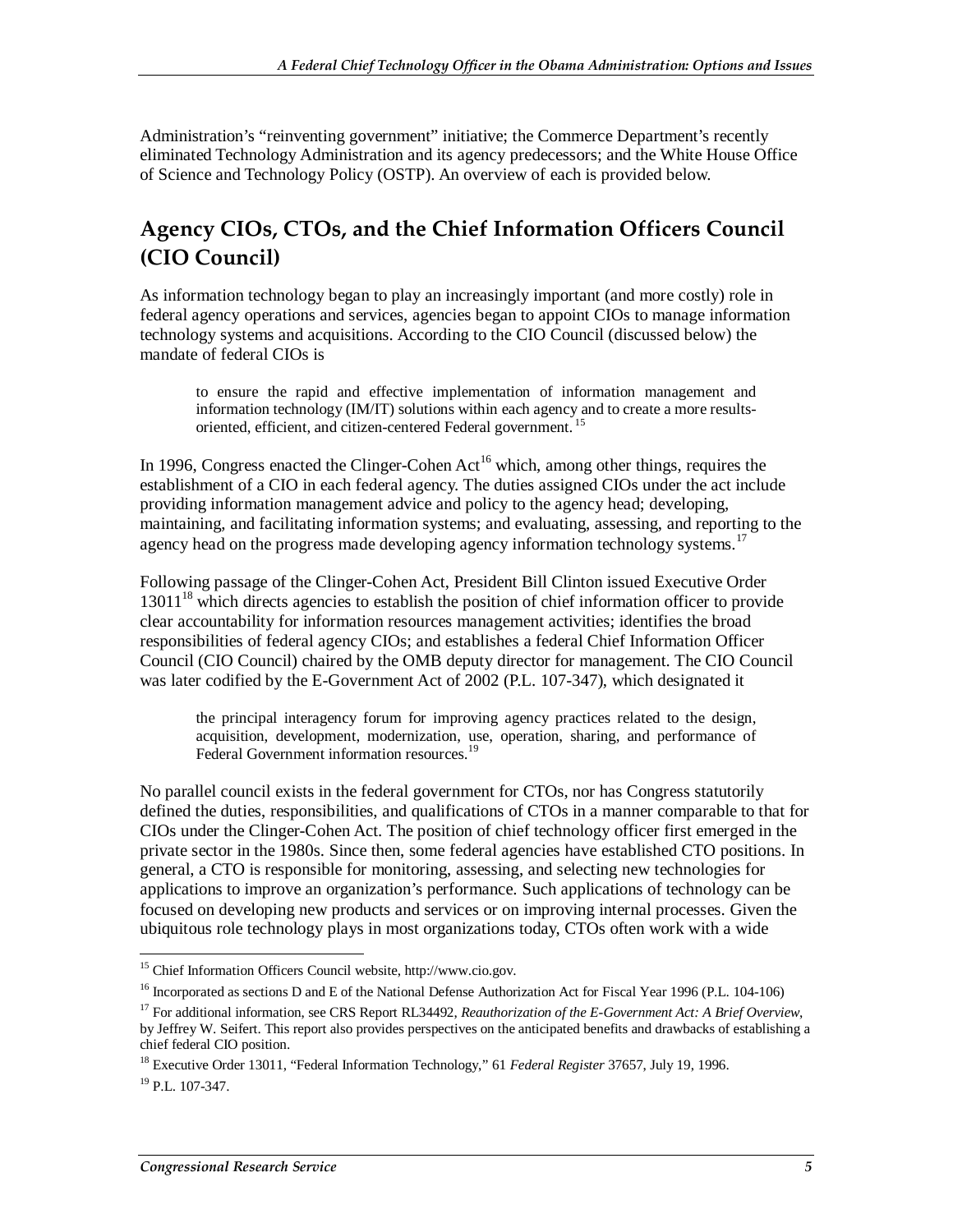variety of stakeholders, including chief executives, scientists, engineers, research managers, and marketing professionals.<sup>20</sup> Generally, federal agency CTOs are responsible for developing and/or implementing technologies that enable the agency to better perform its missions. The role of a CTO in a federal agency can be similar to, and the title sometimes used interchangeably with, the CIO.21 In many cases, agency CTOs report to the CIO and have a focus on information technology. However, some CTOs have responsibility for a wider scope of technologies and technical issues. For example, the CTO for the Department of Homeland Security's Transportation Security Administration is responsible for "implementation and development of security technologies across several modes of transportation."<sup>22</sup>

#### **CIO, CTO, and e-Government Positions at OMB**

Under President George W. Bush, the deputy director of management for OMB served as the federal CIO, providing oversight of agency-level CIOs and coordinating e-government initiatives. In 2001, OMB established the position of associate director for information technology and egovernment at OMB to serve as "the leading federal e-government executive," and was given responsibility for the e-government fund, directing the activities of the CIO Council, and advising on the appointments of agency  $CIOs$ <sup>23</sup>. The associate director for information technology reported to the OMB deputy director for management. In 2002, Norman Lorentz became the first chief technology officer at OMB, reporting to the associate director for information technology and egovernment. In this capacity, Mr. Lorentz was tasked to lead and coordinate multiple efforts to identify and develop the technological architecture needed to support federal e-government and other information technology initiatives.<sup>24</sup>

On April 18, 2009, President Obama announced his appointment of Jeffrey D. Zients to serve as federal chief performance officer (CPO) and OMB deputy director for management.<sup>25</sup> The President previously announced his appointment of Vivek Kundra to serve as federal chief information officer and OMB administrator for e-government and information technology.<sup>26</sup> In announcing the selection of Mr. Chopra, President Obama stated that the CTO would work closely with the federal CPO and CIO "to give all Americans a voice in their government and

<sup>-</sup>20 Roger D. Smith, "The Chief Technology Officer: Strategic Responsibilities and Relationships," *Research Technology Management*, July/August 2003.

<sup>&</sup>lt;sup>21</sup> The close linkage between the duties of a CTO and CIO is illustrated by dual assignments held in some agencies. For example, the Department of Education, National Aeronautics and Space Administration (NASA), and the U.S. Fish and Wildlife Service have CTOs who concurrently hold the title of Deputy CIO. To further illustrate the linkage, at NASA's Goddard Space Flight Center, the CTO is located in the Office of the Chief Information Officer.

<sup>&</sup>lt;sup>22</sup> Transportation Security Administration, U.S. Department of Transportation, "TSA Names Mike Golden Chief Technology Officer," press release, December 11, 2006, http://www.tsa.gov/press/releases/2006/ press\_release\_12112006.shtm.

<sup>&</sup>lt;sup>23</sup> Office of Management and Budget, "Mark Forman Named Associate Director for Information Technology and E-Government," press release, 14 June 2001, http://www.whitehouse.gov/omb/pubpress/2001-13.html.

<sup>24</sup> For additional information, see CRS Report RL30914, *Federal Chief Information Officer (CIO): Opportunities and Challenges*, by Jeffrey W. Seifert.

<sup>&</sup>lt;sup>25</sup> Personal communication with the Office of Management and Budget communications office, April 21, 2009.

<sup>&</sup>lt;sup>26</sup> The White House, "President Obama Names Vivek Kundra Chief Information Officer," press release, March 5, 2009, http://www.whitehouse.gov/the\_press\_office/President-Obama-Names-Vivek-Kundra-Chief-Information-Officer/; personal communication with the Office of Management and Budget communications office, April 21, 2009.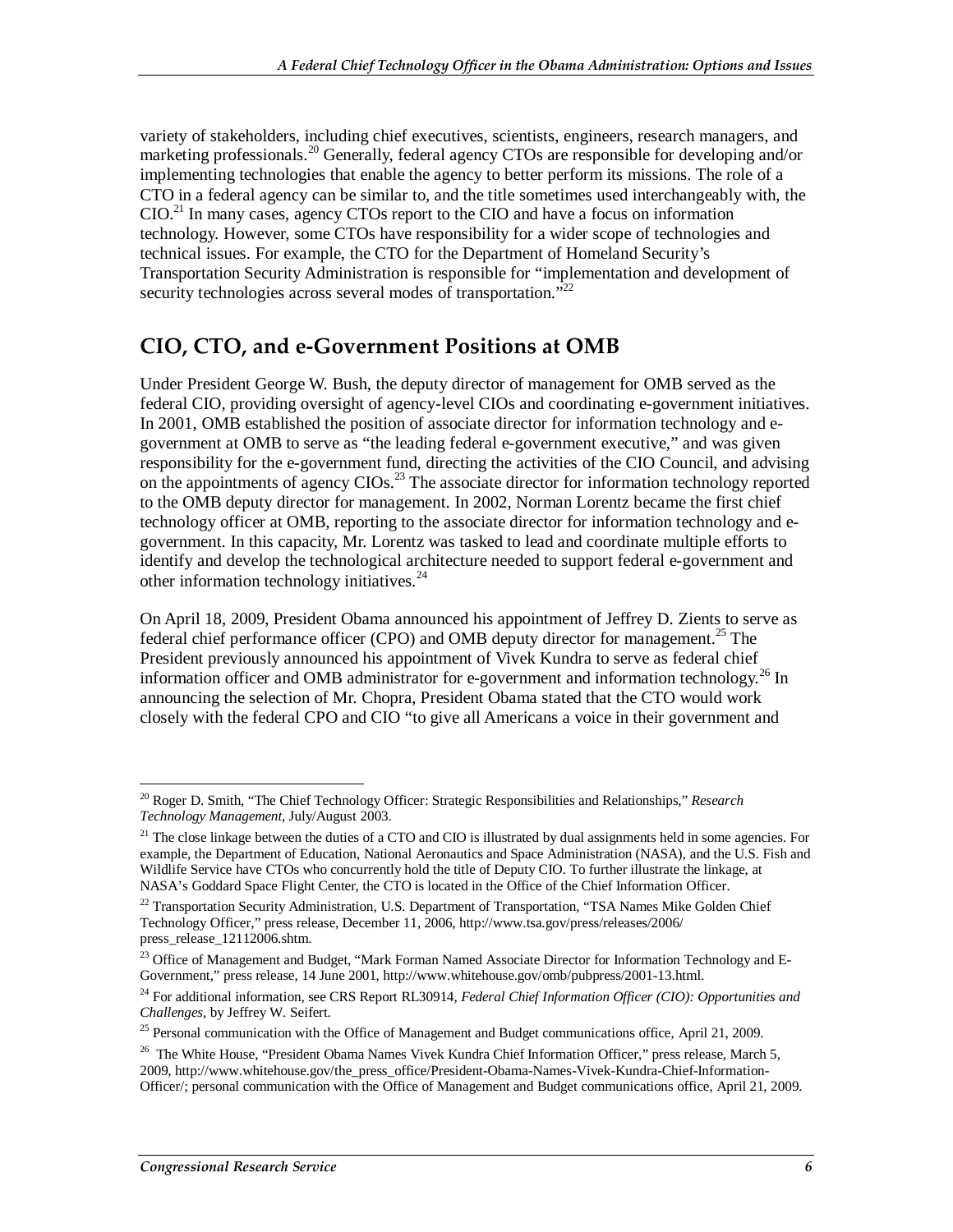ensure that they know exactly how we're spending their money – and can hold us accountable for the results." $27$ 

#### **National Performance Review/National Partnership for Reinventing Government**

The Clinton Administration's National Performance Review (NPR)/National Partnership for Reinventing Government (also known as the reinventing government initiative or ReGo) had certain functions similar to ones outlined for a CTO in President Obama's campaign document. In March 1993, President Bill Clinton announced the establishment of the NPR under Vice President Al Gore "to make the entire Federal Government both less expensive and more efficient ... [and to search for] ways to improve services to our citizens and to make our Government work better ... [in part through] better uses of technology."<sup>28</sup> Information technology was one of the tools used to achieve these ends. In 1998, the NPR was renamed the "National Partnership for Reinventing Government" reflecting the administration's intent to shift from "review" to "reinvention," with an emphasis on the use of information technology to transform government operations.<sup>29</sup> In January 2001, the E-Gov website reported

The National Partnership for Reinventing [Government] urged agencies to use information technology and the Internet to transform how citizens interact with government. Reinvention evolved into e-gov and the goal was to provide better access to government services. Today e-gov is putting people "online, not in line." By the end of 2000, nearly 40 million Americans were doing business with the government electronically. On a regular basis, people are accessing information to solve problems themselves through the Internet, via telephones, and through neighborhood kiosks.<sup>30</sup>

Organizationally, the director of the National Partnership for Reinventing Government served as senior policy advisor to Vice President Gore.<sup>31</sup>

Among ReGo's technology-focused efforts were Access America, which sought the "integration of services across different federal agencies so citizens [could] 'custom-tailor' government to their specific needs," and G-Gov, the use of geographic information and information technology to improve government services. $32$ 

<sup>-</sup><sup>27</sup> The White House, "President Obama Discusses Efforts to Reform Spending, Government Waste; Names Chief Performance Officer and Chief Technology Officer," press release, April 18, 2009, http://www.whitehouse.gov/ the\_press\_office/Weekly-Address-President-Obama-Discusses-Efforts-to-Reform-Spending-Government-Waste-Names-Chief-Performance-Officer-and-Chief-Technology-Officer/.

<sup>28</sup> *Weekly Compilation of Presidential Documents*, Government Printing Office, vol. 29, Mar. 8, 1993, p. 350. Available at

http://frwebgate4.access.gpo.gov/cgi-bin/TEXTgate.cgi?WAISdocID=854991445865+0+1+0&WAISaction=retrieve.

<sup>&</sup>lt;sup>29</sup> Remarks of Morley Winograd, director, National Partnership for Reinventing Government, at the Virtual Government '99 Conference, February 23, 1999, available at http://govinfo.library.unt.edu/npr/library/speeches/ 022399.html

<sup>&</sup>lt;sup>30</sup> The National Partnership for Reinventing Government website, January 2001, as archived at http://govinfo.library.unt.edu/npr/initiati/index.html.

<sup>&</sup>lt;sup>31</sup> For additional information on the NPR/ National Partnership for Reinventing Government, see CRS Report RL30596, *The National Performance Review and Other Government Reform Initiatives: An Overview, 1993-2001*, by Harold C. Relyea, Maricele J. Cornejo Riemann, and Henry B. Hogue.

 $32$  Ibid.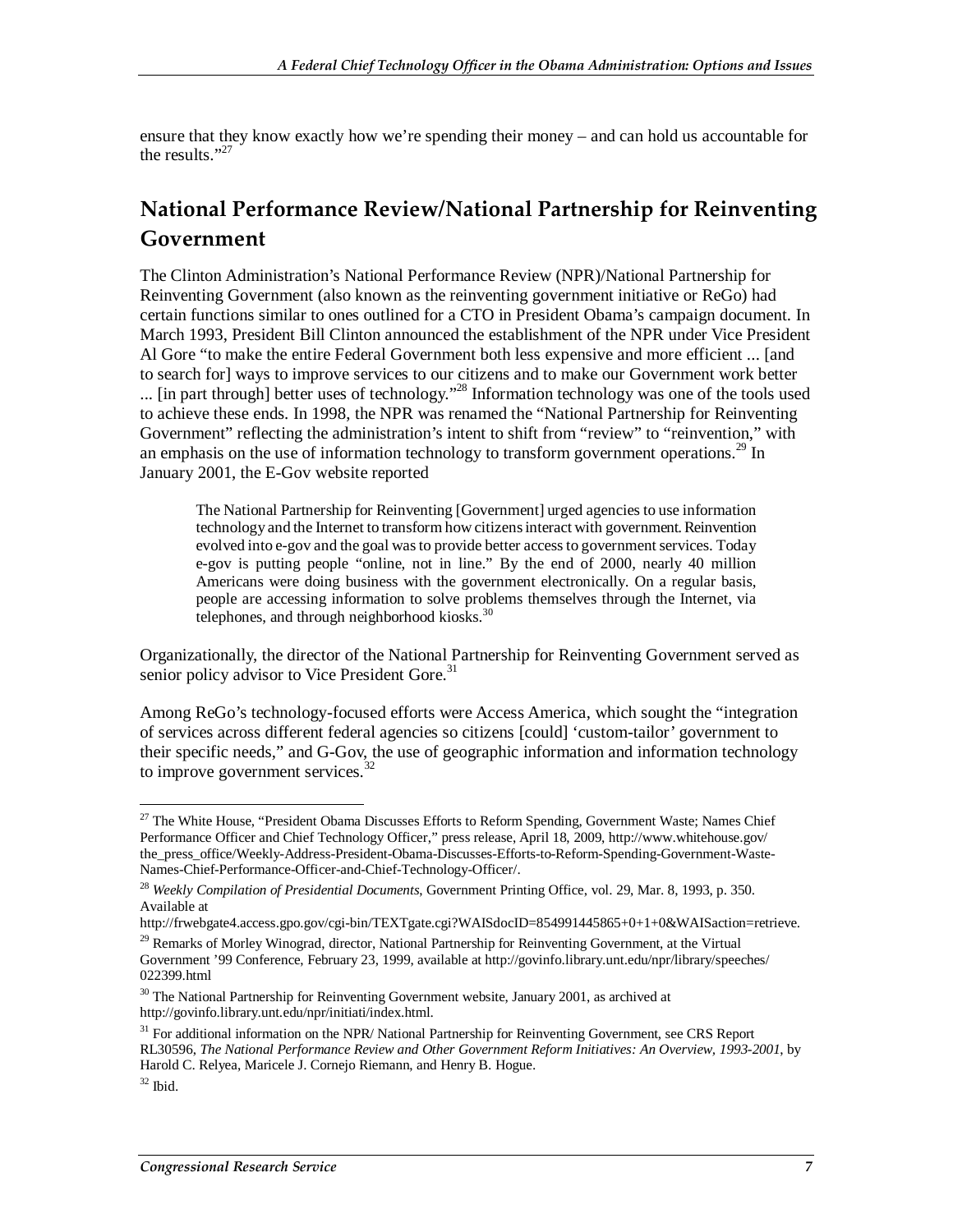#### **Department of Commerce Technology Administration**

The role of chief government advocate for U.S. civilian technological innovation was previously performed largely by the Commerce Department's Technology Administration (TA) and its predecessors, the Office of Productivity, Technology and Innovation  $(OPTI)<sup>33</sup>$  and the Office of Industrial Technology (OIT).<sup>34</sup> During its existence, the Technology Administration was headed by an Under Secretary for Technology and included an analytical arm, the Office of Technology Policy (OTP).<sup>35</sup> In 2007, the Technology Administration, including the positions of Under Secretary for Technology and Assistant Secretary for Technology Policy, were eliminated under the provisions of the America COMPETES Act (P.L. 110-69). The act eliminated the duties of the Technology Administration and did not reassign any of them to other agencies. Among TA's duties:

- to conduct technology policy analyses to improve United States industrial productivity, technology, and innovation;
- to determine the relationships of technological developments and international technology transfers to the output, employment, productivity, and world trade performance;
- to determine the influence of economic, labor and other conditions, industrial structure and management, and government policies on technological developments in particular industrial sectors worldwide;
- to identify technological needs, problems, and opportunities within and across industrial sectors that, if addressed, could make a significant contribution to the economy of the United States;
- to assess whether the capital, technical and other resources being allocated to domestic industrial sectors which are likely to generate new technologies are adequate;
- to propose and support studies and policy experiments to determine the effectiveness of measures with the potential of advancing United States technological innovation;
- to encourage and assist the creation of centers and other joint initiatives by State or local governments, regional organizations, private businesses, institutions of higher education, nonprofit organizations, or Federal laboratories to encourage technology transfer, to stimulate innovation, and to promote an appropriate climate for investment in technology-related industries;
- to propose and encourage cooperative research to promote the common use of resources, to improve training programs and curricula, to stimulate interest in high technology careers, and to encourage the effective dissemination of technology skills within the wider community;

<sup>-</sup><sup>33</sup> OPTI was established by the Federal Technology Transfer Act of 1986 (P.L. 99-502).

 $34$  OIT was established by the Stevenson-Wydler Technology Innovation Act of 1980 (P.L. 96-480).

<sup>&</sup>lt;sup>35</sup> TA and OTP were established by the National Institute of Standards and Technology Authorization Act for Fiscal Year 1989 (P.L. 100-519).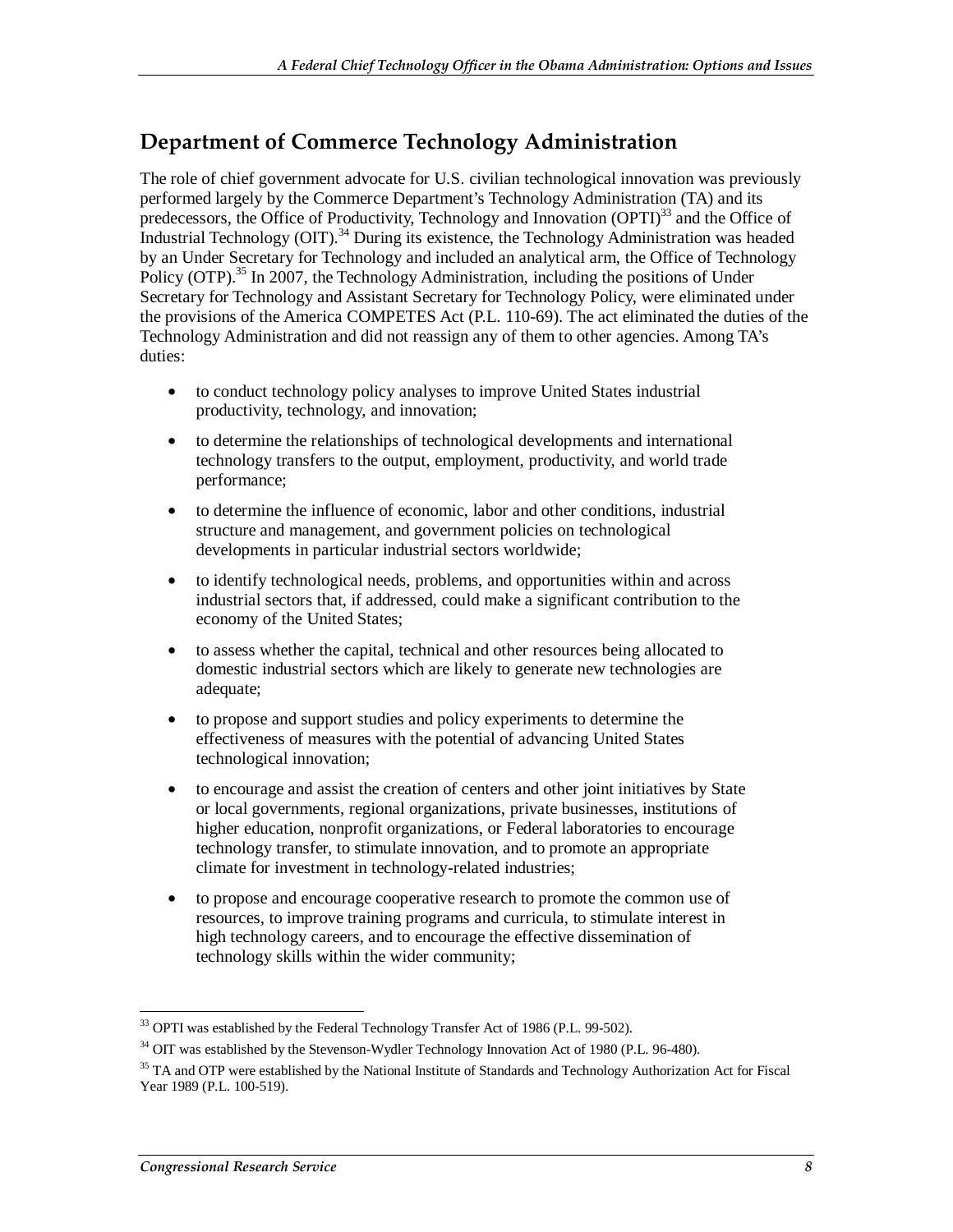- to serve as a focal point for discussions among United States companies on topics of interest to industry and labor, including discussions regarding manufacturing and discussions regarding emerging technologies; and
- to consider government measures with the potential of advancing United States technological innovation and exploiting innovations of foreign origin.<sup>36</sup>

Some or all of these duties might be assigned to a CTO in the context of serving as chief advocate for technological innovation.

#### **White House Office of Science and Technology Policy**

The Office of Science and Technology Policy is the White House office with primary responsibility for science and technology issues.<sup>37</sup> The OSTP traces its organizational roots to the Office of Scientific Research and Development that was established within the Executive Office of the President in 1941 by President Franklin Roosevelt under Executive Order 8807.<sup>38</sup> In 1976, Congress directed the establishment of OSTP in the National Science and Technology Policy, Organization, and Priorities Act (P.L. 94-282), charging the office with serving "as a source of scientific and technological analysis and judgment for the President with respect to major policies, plans, and programs of the Federal Government." The act authorizes OSTP to

- advise the President and others within the Executive Office of the President on the impacts of science and technology on domestic and international affairs;
- lead an interagency effort to develop and implement sound science and technology policies and budgets;
- work with the private sector to ensure Federal investments in science and technology contribute to economic prosperity, environmental quality, and national security;
- build strong partnerships among Federal, State, and local governments, other countries, and the scientific community; and
- evaluate the scale, quality, and effectiveness of the Federal effort in science and technology.

To many observers, President Obama has imbued, in effect, the CTO position with many of the duties of OSTP by selecting a single individual, Mr. Chopra, to serve as both CTO and associate director of OSTP for technology.

<sup>-</sup><sup>36</sup> These and other duties were assigned to the Technology Administration and its predecessor organizations by the Stevenson-Wydler Technology Innovation Act of 1980 (P.L. 96-480), the Federal Technology Transfer Act of 1986 (P.L. 99-502), and the National Institute of Standards and Technology Authorization Act for Fiscal Year 1989 (P.L. 100-519).

<sup>&</sup>lt;sup>37</sup> Other White House offices—such as the Council on Environmental Quality, the National Economic Council (NEC), Office of Management and Budget (OMB)—also play important roles in the development, coordination, and implementation of science and technology policies. For additional information about OSTP, see CRS Report RL34736, *The President's Office of Science and Technology Policy (OSTP): Issues for Congress*, by Deborah D. Stine.

<sup>38</sup> Available at http://www.presidency.ucsb.edu/ws/index.php?pid=16137.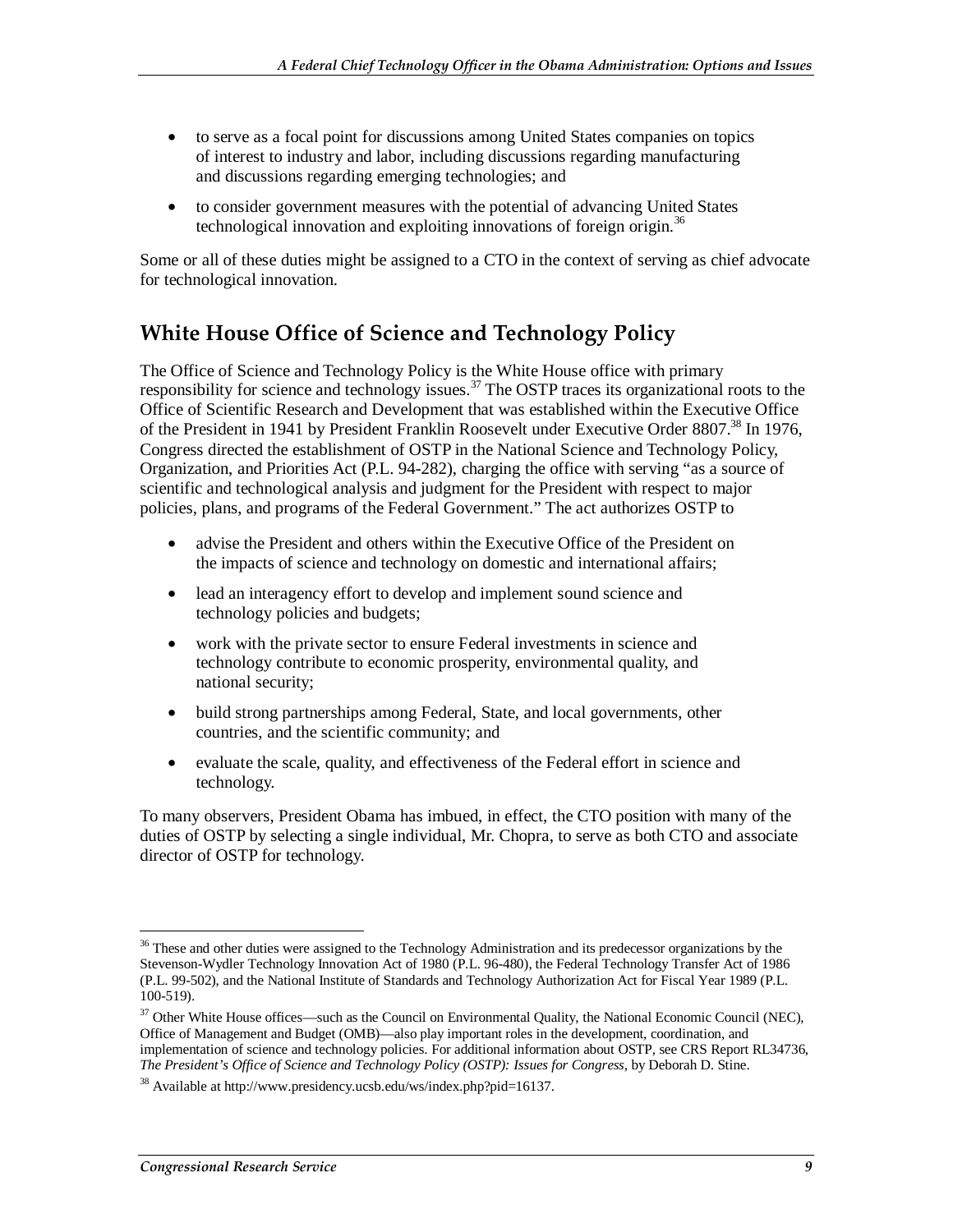# **Potential Challenges**

Among the early challenges the CTO may face are defining and communicating the roles of the position; identifying and recruiting talent, from both inside and outside of government; and negotiating domains of responsibilities, formal and informal, within the White House and with executive branch agencies that have overlapping missions. Beyond these initial challenges, the CTO will need to establish goals and milestones, set priorities, secure resources, and develop and execute a strategy. If the position or office of the CTO is not established by Congress and provided with statutory authorities and a dedicated budget, it may be difficult for the CTO to affect change in individual federal agencies or systemically throughout the federal government. In such a case, the efficacy of the CTO may depend largely on the mandate provided by President Obama to the CTO (and agencies' perception of the mandate), the imprimatur of the White House, and the personal attributes of the CTO (e.g., relationship with the President, past accomplishments, knowledge, professional reputation, persuasiveness).

Perhaps one of the most difficult and enduring challenges the CTO may face could be "turf wars" associated with overlapping responsibilities with other executive agencies and their principals. These "turf wars" could involve issues such as technology and innovation policy, computer and network security, and intellectual property enforcement. For example, there are several organizations within the Executive Office of the President (EOP) that have potentially overlapping authorities, including

- The Office of Management and Budget (as discussed on pages 6-7 of this report);
- The National Economic Council (NEC), on issues related to technological innovation. For example, the NEC might evaluate federal policies intended to promote technological innovation as an option for achieving the President's economic policy objectives;
- The President's Council on Innovation and Competitiveness, which is charged under the America COMPETES Act with providing advice to the President with respect to global trends in competitiveness and innovation and allocation of Federal resources in education, job training, and technology research and development in the context of global trends in competitiveness and innovation, as well as making recommendations to the heads of executive agencies to improve innovation: $39$  and
- The Intellectual Property Enforcement Coordinator, on technology-centered intellectual property rights (e.g., digital copyright).  $40$

Potential conflict between the CTO and these offices might be magnified with the co-location of the CTO within OSTP. While assigning Mr. Chopra the dual roles of assistant to the President and CTO and associate director of OSTP may contribute to better coordination and integration of CTO and OSTP functions, it may also create reporting and issue jurisdiction issues, both within

<sup>&</sup>lt;u>.</u>  $39$  The America COMPETES Act (P.L. 110-69) directs the President to establish a President's Council on Innovation and Competitiveness.

<sup>&</sup>lt;sup>40</sup> The Prioritizing Resources and Organization for Intellectual Property Act of 2008 (P.L. 110-403) directs the President to appoint an Intellectual Property Enforcement Coordinator to serve within the Executive Office of the President.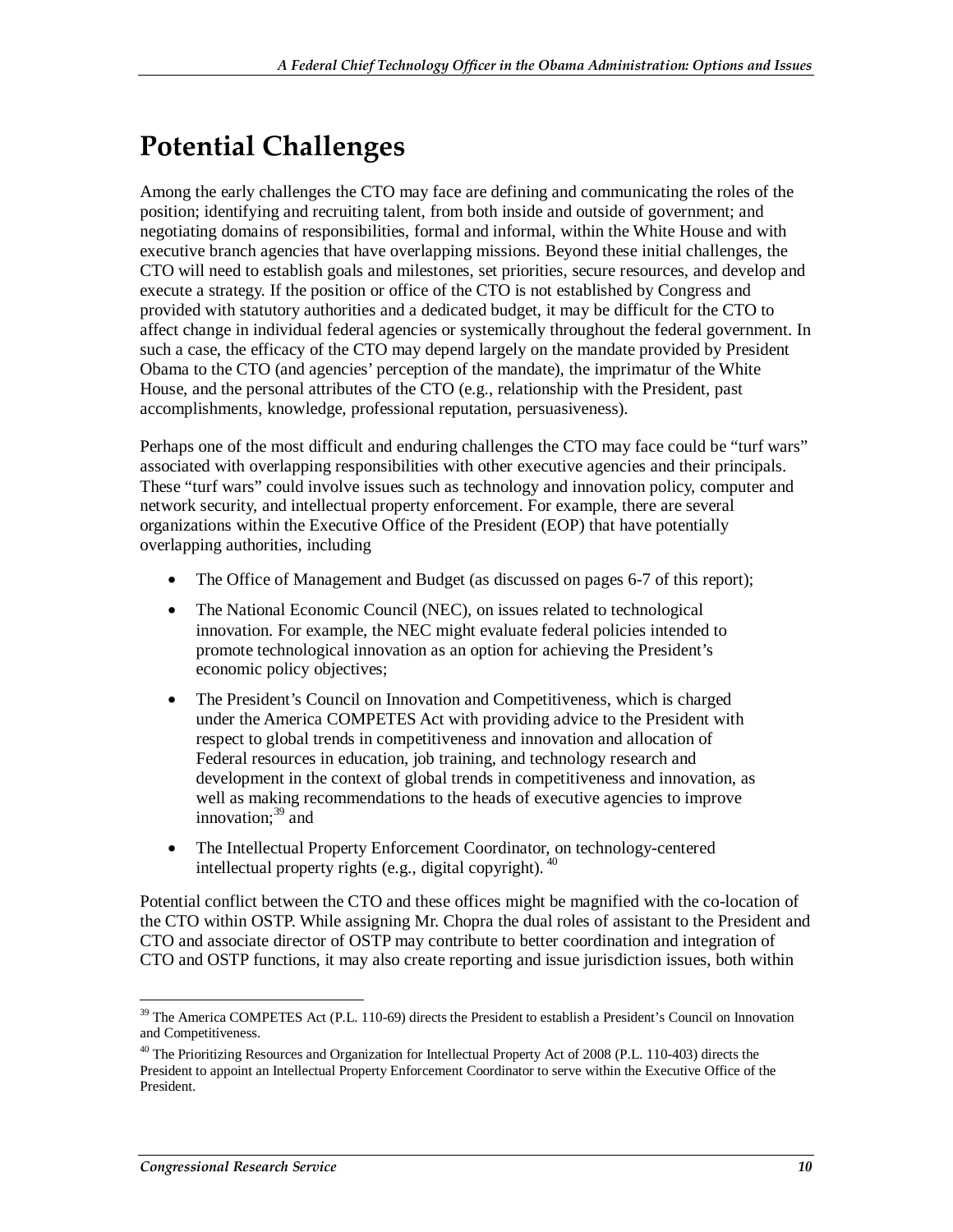OSTP and with other EOP offices. For example, in his capacity as OSTP associate director for technology, Mr. Chopra reports to the director of OSTP, just as the position has in previous administrations. However, in his capacity as assistant to the President and as CTO, both he and the director of OSTP carry the equivalent title of "assistant to the president." In addition, placing the CTO in OSTP may also create jurisdiction issues with the OMB's CPO and CIO functions. The CTO's responsibilities might also overlap with other executive branch agencies, such as the Federal Communications Commission (FCC) and/or the Department of Commerce's National Telecommunications and Information Administration (NTIA) on issues such as information and communication technology, and with agency CIOs and CTOs.

Finally, the manner in which the CTO has been established may affect the position/office's ability to transcend presidential administrations. If the authorities of the CTO continue to rely solely upon the President's executive authority (through an executive order, for example), then its continued existence would be at the sole discretion of the current or future Presidents. In contrast, if the CTO were to be established by statute (as OSTP was, for example), then the position/office would continue to exist through changes of presidential administrations unless eliminated by statute.

## **CTO Structure and Activities in the Obama Administration**

There is no official position description for the  $CTO<sub>1</sub><sup>41</sup>$  nor has President Obama sought legislation to create a statutory foundation for the CTO position. Accordingly, to date, the structure and official duties of the CTO remain largely undefined.

Structurally, Mr. Chopra has a small staff to assist him in his role as CTO, including three deputy CTOs and an assistant deputy CTO.<sup>42</sup> Appointment to the CTO position is at the sole discretion of the President and does not require Senate confirmation. However, Mr. Chopra's appointment as associate director of OSTP position required Senate confirmation; he was confirmed on May 21, 2009.43 According to OSTP, the CTO is organizationally a part of OSTP. Further, OSTP states that the CTO and associate director of OSTP for technology are separate and distinct positions though they are currently held by the same individual.<sup>44</sup>

In the absence of a formal position description, some insights into the duties of the CTO in the Obama Administration may be gleaned from what Mr. Chopra has said and done since assuming his dual responsibilities. However, in the course of his public communications, Mr. Chopra does not generally associate his various activities with the unique responsibilities of the two positions he holds. This makes it difficult to identify which of his efforts and comments are specifically linked to his duties as CTO as distinct from those that are linked to his duties as associate director of OSTP.

<sup>-</sup><sup>41</sup> Telephone conversation with Rick Weiss, assistant director for strategic communications, OSTP, The White House, January 6, 2009.

 $^{42}$  Mr. Chopra has additional staff support for his role as assistant director of OSTP for Technology. See http://www.ostp.gov/cs/about\_ostp/leadership\_staff.

<sup>&</sup>lt;sup>43</sup> See http://www.senate.gov/pagelayout/legislative/one\_item\_and\_teasers/nom\_confc.htm.

 $44$  Ibid.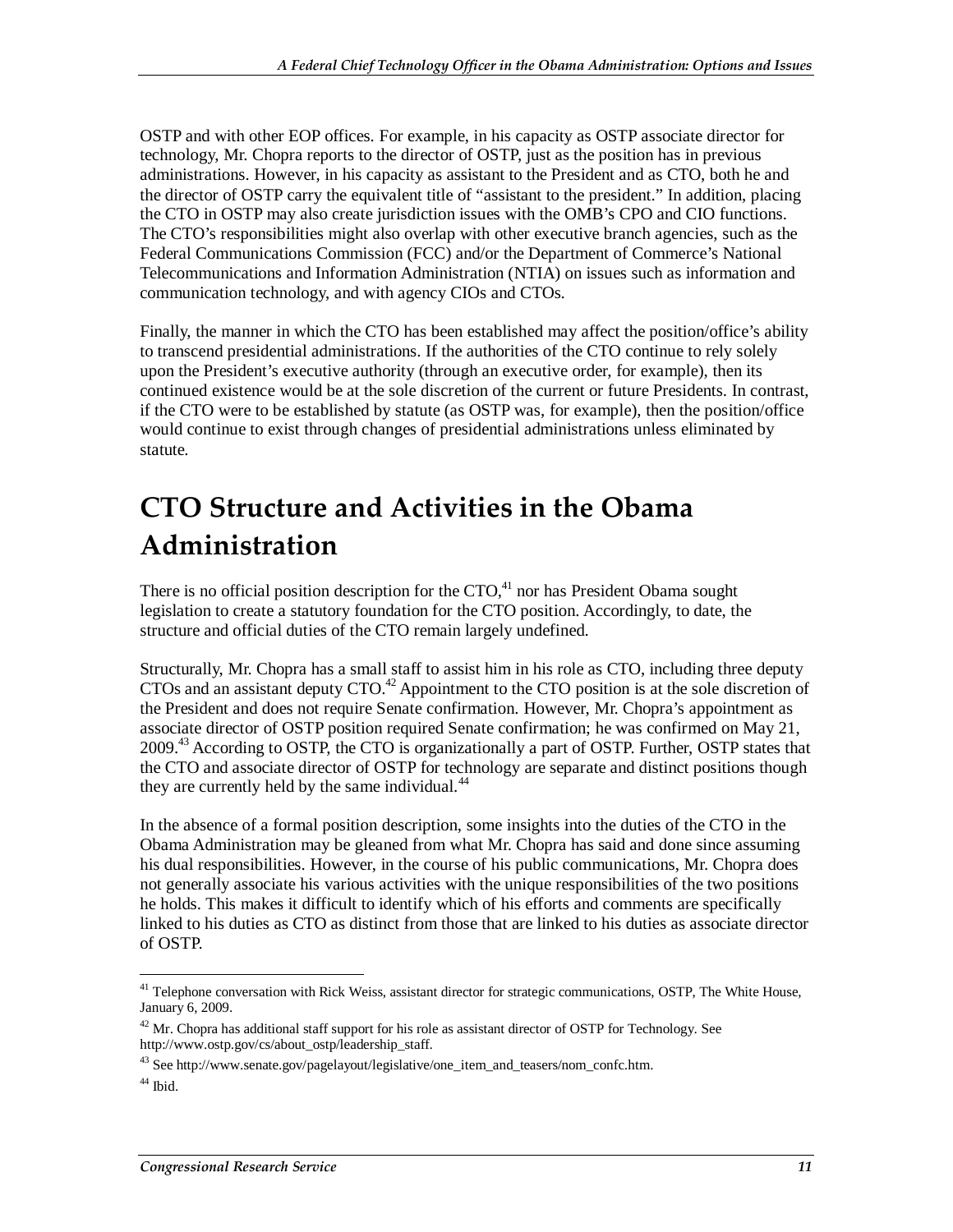In a December 2009 interview with a trade publication, Mr. Chopra described his role as CTO as an umbrella over his two-part service as assistant to the President and OSTP associate director for technology:

The Chief Technology Officer role has two components: the first is my service as Assistant to the President; the second is in my capacity as Associate Director for Technology in the White House Office of Science and Technology Policy. In my role as Assistant to the President, I serve as one of 25 key advisors who meet every morning in the West Wing to coordinate and collaborate on all the major issues in front of the President. My responsibility is largely to ensure that the voice of technology and innovation is heard across a wide range of policy priorities–healthcare, energy, or education. At OSTP, a role for which the United States Senate confirmed me back in May, I coordinate agency technology R&D and policy and interface with the private sector in advancing our policy priorities.<sup>4</sup>

Mr. Chopra's role as assistant to the President, as articulated above, seems consistent with thencandidate Obama's assertion at a campaign event in Silicon Valley that one of the reasons behind his plan to appoint a CTO is to "make certain we incorporate technology into every decision we make."<sup>46</sup> It is unclear, however, how his self-described role as assistant to the President to "ensure" that the voice of technology and innovation is heard across a wide range of policy priorities" aligns with the role of OSTP director John Holdren who also serves as assistant to the President for science and technology. In previous presidential administrations, the role Mr. Chopra asserts for himself has been one generally reserved to the President's science advisor.

According to  $OSTP<sub>1</sub><sup>47</sup>$  one of Mr. Chopra's responsibilities is to assist in implementation of the President's Strategy for American Innovation, articulated in an Executive Office of the President report published in September 2009.<sup>48</sup> The strategy includes four thrusts:

- "Invest in the Building Blocks of American Innovation," including fundamental research, 21<sup>st</sup> century workforce skill development, physical infrastructure, and widespread access to information technology tools.
- "Promote Competitive Markets that Spur Productive Entrepreneurship," including promoting American exports, supporting open capital markets, encouraging high-growth and innovation-based entrepreneurship, and improving innovation.
- "Drive Innovations in Health Care Technology," including expanding use of health care information technology, increasing investment in medical research, and slowing the rising costs of health care costs.
- "Catalyze Breakthroughs for National Priorities," including investments in new energy technologies, advanced vehicle technologies, and health care technology,

-

<sup>45</sup> J.D. Kathuria, "14 Questions for the Federal CTO Aneesh Chopra," *ExecutiveBiz*, December 24, 2009, pp. http://blog.executivebiz.com/exclusive-14-questions-for-federal-cto-aneesh-chopra/6579/comment-page-1.

<sup>46 &</sup>quot;Barack Obama expected to be the first US 'Tech President,'" *Agence France-Presse*, November 5, 2008.

<sup>&</sup>lt;sup>47</sup> Telephone conversation with Rick Weiss, assistant director for strategic communications, OSTP, The White House, January 6, 2009.

<sup>48</sup> Office of Science and Technology Policy/National Economic Council, The White House, *A Strategy for American Innovation: Driving Towards Sustainable Growth and Quality Jobs*, Washington, DC, September 21, 2009, http://www.whitehouse.gov/assets/documents/SEPT\_20\_\_Innovation\_Whitepaper\_FINAL.pdf.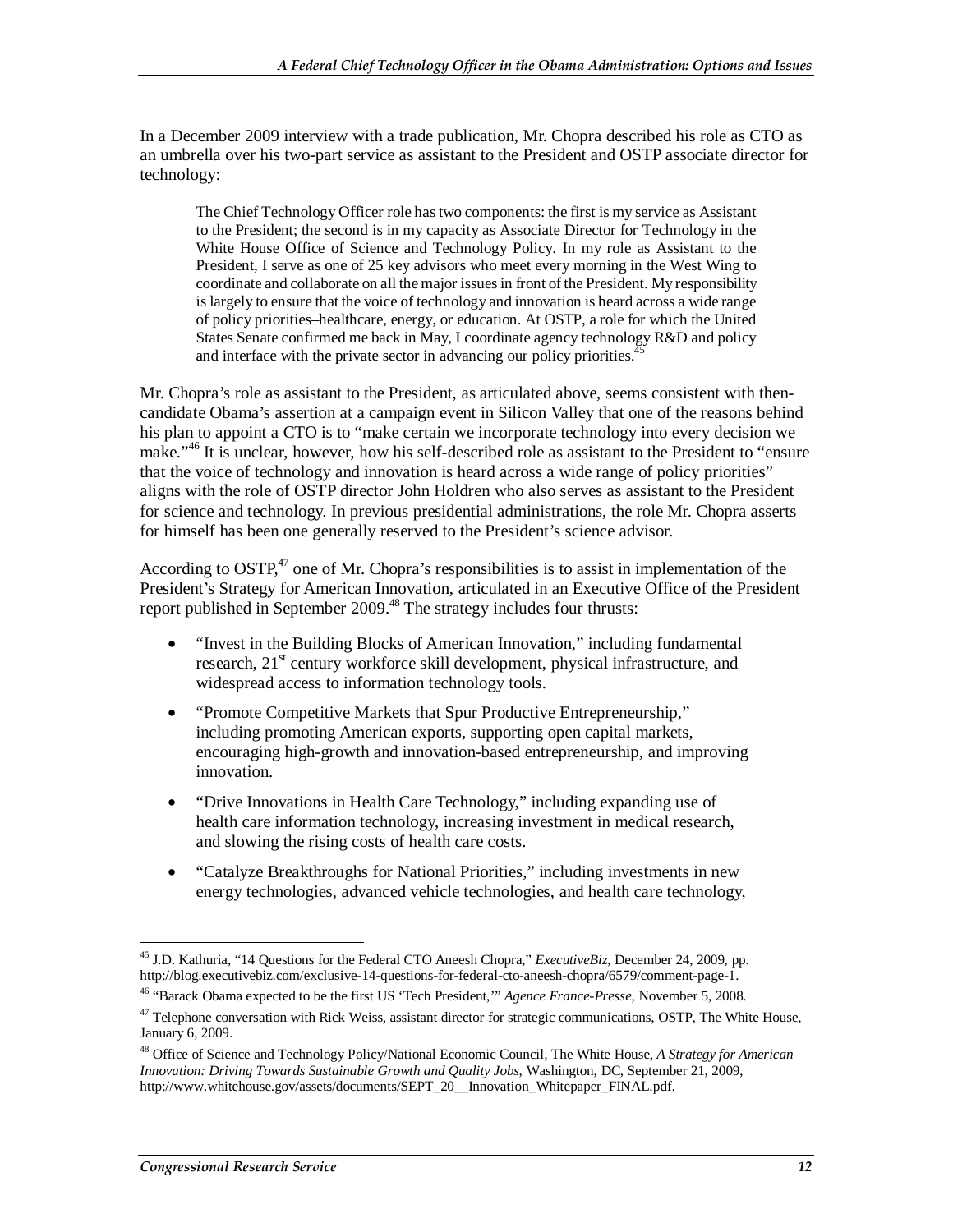as well as addressing "grand challenges" through science, technology and innovation.<sup>49</sup>

In testimony before the Senate Budget Committee Task Force on Government Performance, Mr. Chopra stated that his focus was on "harnessing the power and potential of technology and innovation to execute on the President's vision for a  $21<sup>st</sup>$  Century economy" to create jobs, improve U.S. competitiveness, improve the affordability of communications, expand adoption of broadband technologies, help keep families more connected, and increase the safety and security of Americans.<sup>50</sup>

Further, in his testimony, Mr. Chopra discussed three areas of his work:

- Technology for open government. Mr. Chopra cited his efforts in support of the Open Government Directive,<sup>51</sup> issued by the White House Office of Management and Budget, that instructs agencies to provide information to the public in open, accessible, machine-readable formats; requires agencies to formulate an Open Government Plan and website; and calls for a review of government-wide information policies. Mr. Chopra described his office's role in the development of this directive as undertaking a month-long pilot initiative using emerging technologies like wikis, blogs, and posts to solicit ideas from the public on the topic, then culling more than 1,000 responses to incorporate their ideas into the crafting of the directive.
- Technology for government performance. Mr. Chopra discussed several examples of efforts to improve government performance in moving research into development and deployment, supporting open standards, and using prizes and competitions to align innovation with national priorities. It was not clear from his remarks the role the CTO played in these activities.
- The President's Strategy for American Innovation (see earlier discussion).

Mr. Chopra has also advocated for the application of technology and innovation to improve education. In testimony before the House Committee on Education and Labor,<sup>52</sup> Mr. Chopra asserted the need for a greater proportion of Americans to earn college degrees; an increase in the number of students excelling in science, technology, engineering, and mathematics; breakthrough strategies to identify hidden talent in the United States; and the potential role for technology and innovation to help meet theses needs.

It would appear from the initiatives Mr. Chopra has undertaken and the testimony and interviews he has given that his scope of duties is wide and generally aligned with the vision articulated by President Obama during the campaign and transition. Among the tools Mr. Chopra has used to

<sup>-</sup> $49$  Ibid.

<sup>50 &</sup>quot;Data-Driven Performance: Using Technology to Deliver Results," testimony of Aneesh Chopra, Chief Technology Officer and Associate Director for Technology, OSTP, The White House, before the Committee on the Budget, Task Force on Government Performance, U.S. Senate, December 10, 2009.

<sup>51</sup> Open Government Directive, M10-06, Office of Management and Budget, December 8, 2009, http://www.whitehouse.gov/open/documents/open-government-directive. For more information on the Open Government Initiative, see http://www.whitehouse.gov/Open.

<sup>52 &</sup>quot;The Future of Learning: How Technology is Transforming Public Schools," testimony of Aneesh Chopra, Chief Technology Officer and Associate Director for Technology, OSTP, The White House, before the Committee on Education and Labor, U.S. House of Representatives, June 16, 2009.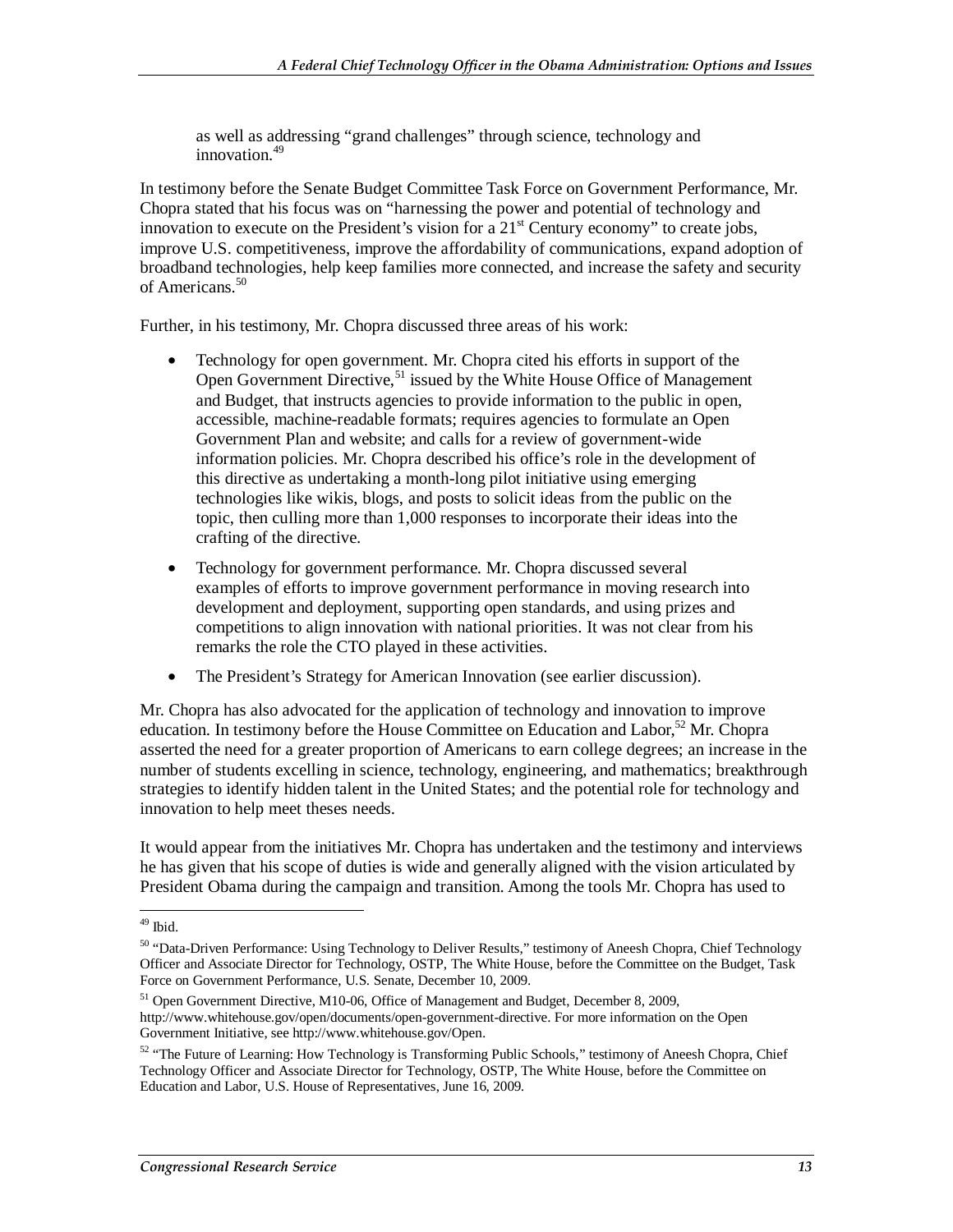fulfill his CTO responsibilities are the development and promotion of ideas, policy development, public communication, and fostering agency collaboration and coordination.

### **Issues for Consideration by Congress**

With the appointment of Mr. Chopra as CTO, Congress has the opportunity to consider and oversee the Administration's plans for and use of this position. Although the President has provided a broad overview of the role of the CTO, the White House has not provided detailed information on the roles and responsibilities of the CTO, its organizational structure, staffing plans, or relationship to White House offices and federal agencies.<sup>53</sup> Nor has the President sought to create a statutory foundation for the CTO that might be used to define the office's duties and authorities.

On April 2, 2009, Representative Gerald E. Connolly introduced the Chief Technology Officer Act of 2009 (H.R. 1910). Representative Connolly stated that the purpose of the bill, in part, is to make the position of CTO permanent to "ensure that a presidentially-appointed Chief Technology Officer would be part of future administrations."54 In an interview with the National Journal's nextgov, Representative Connolly further explained,

What I'm trying to do here is essentially provide a statutory framework for what President Obama has done by executive order.... It is a logical extension of what he has done. It guarantees that the CTO is the spokesman for technology in the federal government and the White House itself—and the advocate for it.<sup>55</sup>

The act would provide a statutory foundation for the Office of the Chief Technology Officer, establishing it as an Executive Office of the President headed by a federal chief technology officer. The act assigns thirteen duties to the office, focused primarily on the Federal government's use of information technology and its role in securing the national information infrastructure. Under the act, the CTO would also "serve as a source of analysis and advice for the President and heads of Federal departments and agencies with respect to major policies, plans, and programs of the Federal Government associated with information technology."<sup>56</sup>

Bruce McConnell, a former head of information technology policy at OMB, asserts that the bill does not give the CTO a broad enough portfolio, placing too great a focus on information technology which instead should be the domain of the federal chief information officer (CIO). Alan Paller of the SANS Institute, a computer security research and education organization, has expressed concerns that the wide range of duties and responsibilities assigned the CTO in the bill might pull the CTO in too many directions and make the CTO ineffectual. Trey Hodgkins, vice president for national security and procurement policy at TechAmerica, an association that

-

<sup>&</sup>lt;sup>53</sup> According to the White House Office of Presidential Personnel, the only publicly available information about the CTO (including the roles, responsibilities, structure, organizational placement, and relationship to other offices) is what is available on the White House website. Personal communication between CRS and the White House Office of Presidential Personnel, April 20, 2009.

<sup>54</sup> Rep. Gerald E. Connolly, Extension of Remarks, *Congressional Record*, April 21, 2009, p. E911, http://frwebgate.access.gpo.gov/cgi-bin/getpage.cgi?dbname=2009\_record&page=E911&position=all.

<sup>55</sup> Aliya Sternstein, "Congressman pushes to expand chief technology officer's influence," *National Journal's nextgov*, April 22, 2009.

 $56$  H.R. 1910.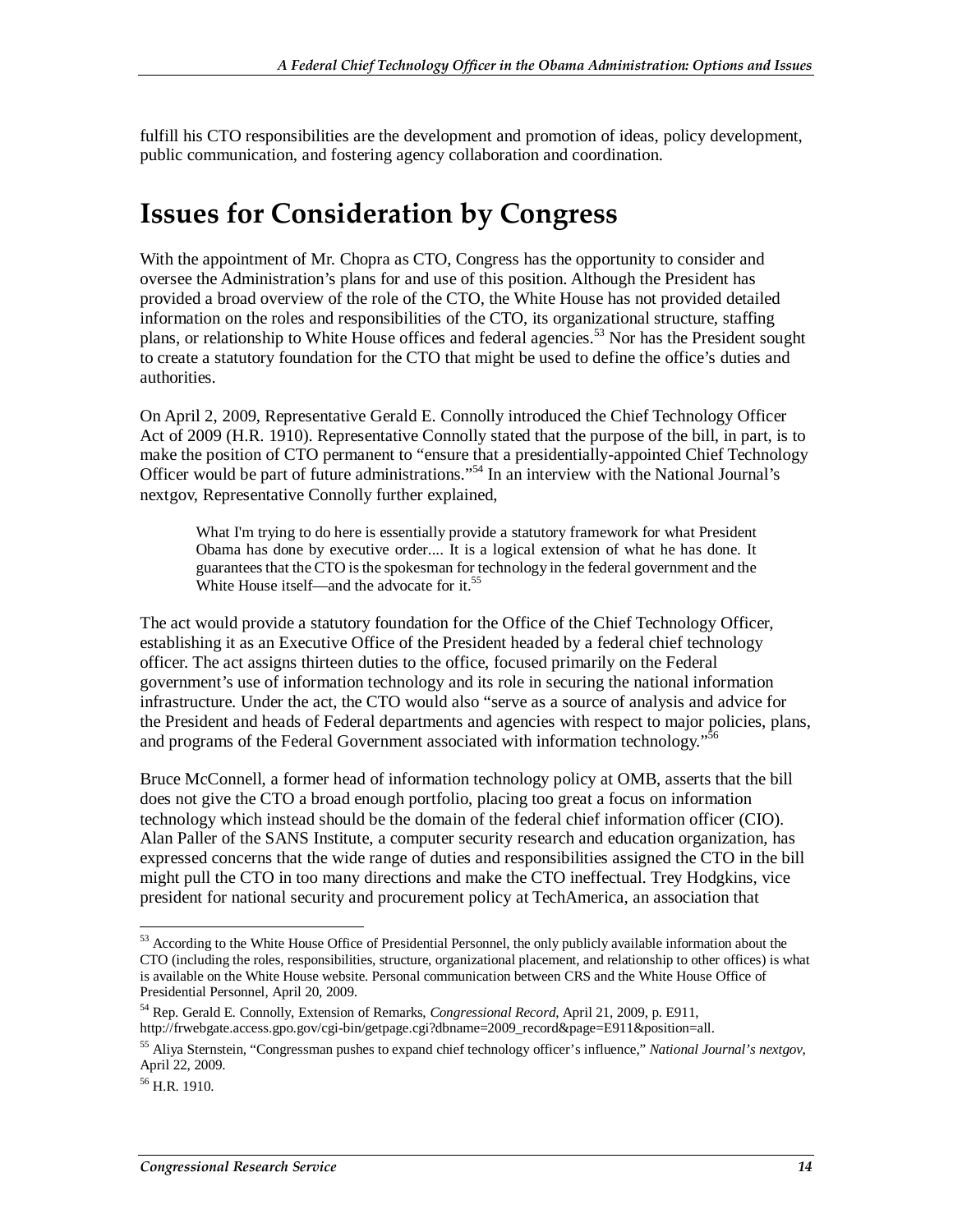represents high-tech companies, stated that it was important for the CTO and CIO to have the authorities to facilitate participatory democracy and, if a statute was necessary to provide these authorities, the legislation may be beneficial. $57$ 

The act was referred to the House Committee on Oversight and Government Reform on May 4, 2009. No action has been taken.

On May 27, 2010, Representative Ike Skelton offered an amendment (H.Amdt. 658) to the National Defense Authorization Act for Fiscal Year 2011 (H.R. 5136), which included, among other things, Subtitle B, "Federal Chief Technology Officer." The amendment was agreed to in the House by a voice vote. The provisions of Subtitle B are very similar to those in H.R. 1910. The subtitle would establish the Office of the Chief Technology Officer in the Executive Office of the President, and assign to the position a variety of duties related to the federal government's use of information technology (IT). The duties of the CTO would include supporting efforts to foster the further development of IT through research and development funding, development of publicprivate partnerships to foster federal knowledge and integration of commercially available IT, and collection and analysis of information about IT trends that may affect the federal government's use of IT to meet its goals. The CTO would also conduct analysis and provide advice to the President and heads of federal departments and agencies with respect to major IT policies, plans, and programs of the federal government. Further, the subtitle designates the CTO as a member of the Domestic Policy Council and the Federal Cyber Security Practice Board. It also requires the CTO to produce an annual report for the President and selected committees of Congress that provides information on programs to promote the development of technological innovations; recommendations for the adoption of policies to encourage the generation of technological innovations; and information on the activities and accomplishments of the Office of the Chief Technology Officer.

If Congress chooses to establish the CTO position through statute, there are several issues it may wish to consider. For example:

- What mission, duties, and authorities should be given the CTO? Should one person serve as both the CTO and OSTP associate director for technology?
- What level of funding should be authorized and/or appropriated for the CTO?
- Should the CTO be placed in the Executive Office of the President or elsewhere in the executive branch? If in the EOP, should the CTO directly report to the President, or instead be a part of another EOP agency? Who should the CTO report to? Should the appointment of the CTO be subject to Senate confirmation?
- Should the CTO be a stand-alone position or an office or agency with its own staff? If the CTO is established together with a supporting office or agency, how many full-time equivalent positions should be authorized? What should be the composition of the staff with respect to occupation (e.g., scientists, engineers, IT professionals, lawyers, managers, administrators); political appointees and career civil servants; and permanent employees and employees on detail from other agencies?

<sup>-</sup>57 Ibid.